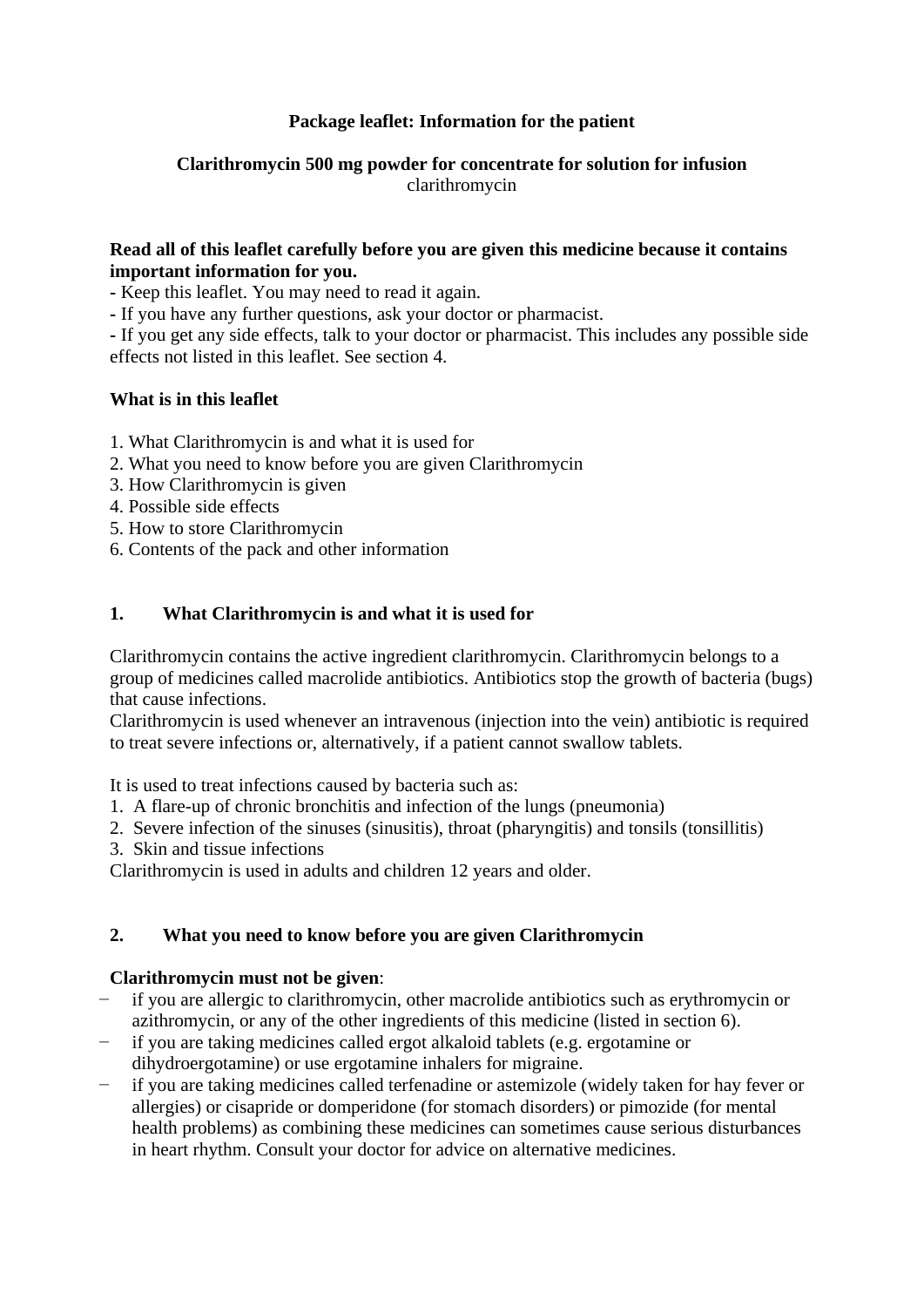- − if you are taking other medicines which are known to cause serious disturbances in heart rhythm.
- − if you are taking lovastatin or simvastatin (HMG-CoA reductase inhibitors, commonly known as statins, used to lower levels of cholesterol (a type of fat) in the blood).
- − if you are taking oral midazolam (a sedative).
- if you have abnormally low levels of potassium in your blood (a condition known as hypokalaemia).
- if you have severe liver disease with kidney disease.
- if you or someone in your family has a history of heart rhythm disorders (ventricular cardiac arrhythmia, including torsades de pointes) or abnormality of electrocardiogram (ECG, electrical recording of the heart) called "long QT syndrome".
- if you are taking medicines called ticagrelor or ranolazine (for heart attack, chest pain or angina).
- − if you are taking colchicine (usually taken for gout).

# **Warnings and precautions**

Talk to your doctor or pharmacist before being given Clarithromycin:

- − if you have heart problems (e.g. heart disease, heart failure, an unusually slow heart rate, or abnormally low levels of magnesium in your blood (hypomagnesaemia))
- − if you have any liver or kidney problems
- − if you have, or are prone to, fungal infections (e.g. thrush)
- − if you are pregnant or breast feeding
- if you need to have intravenous or oromucosal (absorbed in the mouth) midazolam

If you develop severe or prolonged diarrhoea during or after receiving Clarithromycin, tell your doctor immediately, as this could be a symptom of more serious conditions such as pseudomembranous colitis or clostridium difficile associated diarrhoea.

If you develop any symptoms of liver dysfunction such as anorexia (loss of appetite), yellowing of the skin or whites of the eyes, dark urine, itching or tender abdomen, tell your doctor immediately.

Long term use of Clarithromycin may lead to infection with resistant bacteria and fungi.

# **Children**

Clarithromycin is not suitable for use in children under 12 years of age.

# **Other medicines and Clarithromycin**

Tell your doctor or pharmacist if you are taking, have recently taken or might take any other medicines. Your dose may need to be changed or you may need to have regular tests performed.

Clarithromycin must not be given with ergot alkaloids, astemizole, terfenadine, cisapride, domperidone, pimozide, ticagrelor, ranolazine, colchicine, some medicines for treating high cholesterol and medicines that are known to cause serious disturbances in heart rhythm.

Especially, tell your doctor if you are taking the following medicines:

- − digoxin, quinidine or disopyramide (for heart problems)
- − ibrutinib (for cancer treatment)
- − warfarin or any other anticoagulant (for thinning the blood)
- omeprazole (used for the treatment of indigestion and stomach ulcers) unless your doctor has prescribed it for you to treat Helicobacter pylori infection associated with duodenal ulcer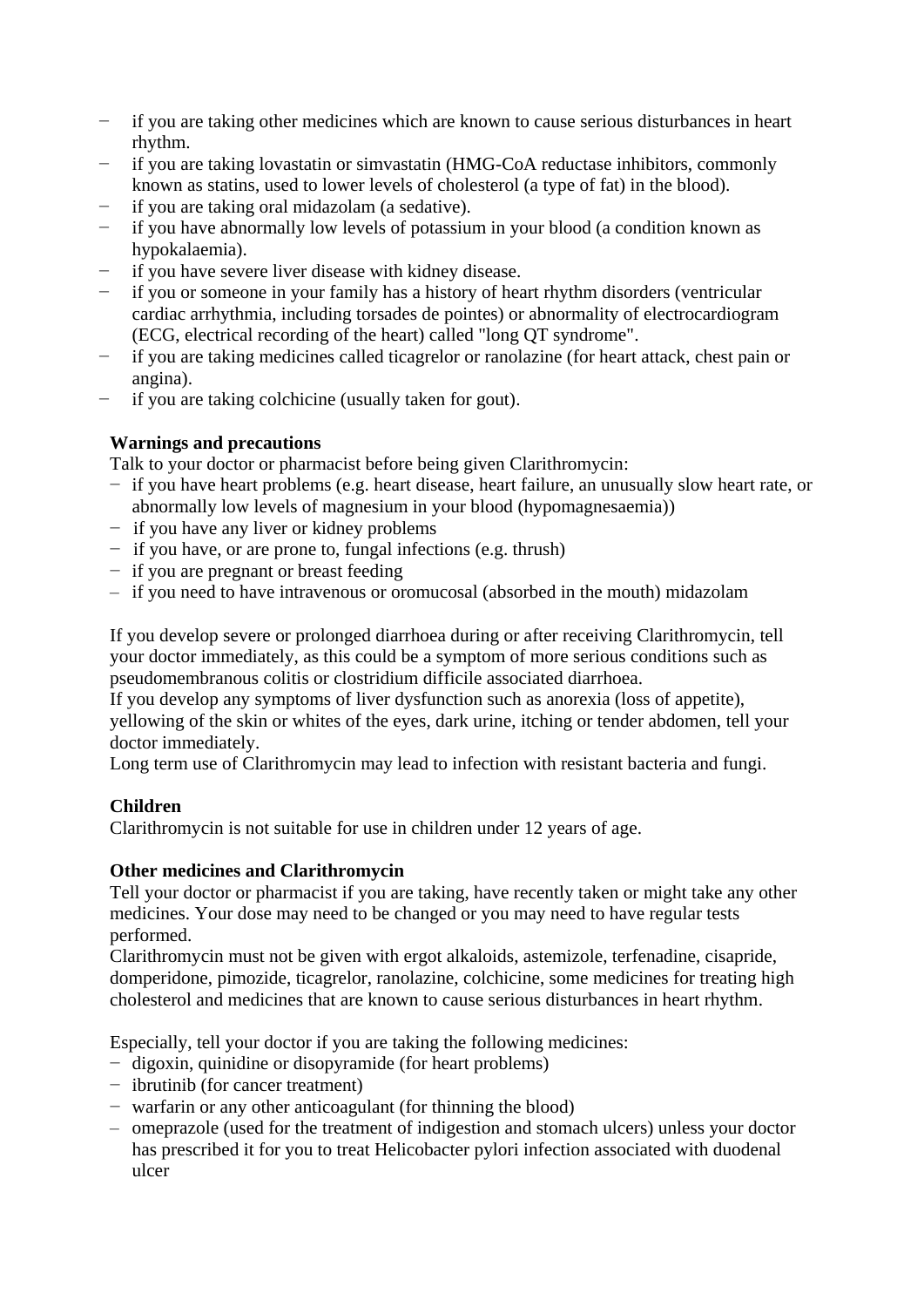- − carbamazepine, valproate, phenobarbital or phenytoin (for epilepsy)
- − atorvastatin, rosuvastatin (HMG-CoA reductase inhibitors, commonly known as statins, and used to lower levels of cholesterol (a type of fat) in the blood). Statins can cause rhabdomyolysis (a condition which causes the breakdown of muscle tissue which can result in kidney damage) and signs of myopathy (muscle pain or muscle weakness) should be monitored.
- − nateglinide, pioglitazone, repaglinide, rosiglitazone or insulin (used to lower blood glucose levels)
- − gliclazide or glimepiride (sulphonylureas used in the treatment of type II diabetes)
- − theophylline (used in patients with breathing difficulties such as asthma)
- − triazolam, alprazolam or intravenous or oromucosal midazolam (sedatives)
- − cilostazol (for poor circulation)
- − methylprednisolone (a corticosteroid)
- − vinblastine (for treatment of cancer)
- − ciclosporin, sirolimus and tacrolimus (immune suppressants)
- − etravirine, efavirenz, nevirapine, ritonavir, zidovudine, atazanavir, saquinavir (anti- viral medicines used in the treatment of HIV)
- − rifabutin, rifampicin, rifapentine, fluconazole, itraconazole (used in the treatment of certain bacterial infections)
- − tolterodine (for overactive bladder)
- − verapamil, amlodipine, diltiazem (for high blood pressure)
- − sildenafil, vardenafil and tadalafil (for impotence in adult males or for use in pulmonary arterial hypertension (high blood pressure in the blood vessels of the lung))
- − St John's Wort (a herbal product used to treat depression)
- − quetiapine or other antipsychotic medicines
- − other macrolide medicines
- − lincomycin and clindamycin (lincosamides a type of antibiotic).

Please tell your doctor if you are taking oral contraceptive pills and diarrhoea or vomiting occurs, as you may need to take extra contraceptive precautions such as using a condom.

#### **Pregnancy and breast-feeding**

If you are pregnant or breast-feeding, think you may be pregnant or are planning to have a baby, ask your doctor or pharmacist for advice before receiving this medicine as the safety of clarithromycin in pregnancy or breast-feeding is not known.

#### **Driving and using machines**

Clarithromycin may make you feel dizzy or drowsy. If they affect you in this way do not drive, operate machinery or do anything that requires you to be alert.

#### **Clarithromycin contains sodium**

This medicine contains less than 1 mmol sodium (23 mg) per vial, that is to say essentially 'sodium-free'.

#### **3. How Clarithromycin is given**

Clarithromycin is prepared by your doctor or nurse by dissolving the powder in the vial in sterile water. The solution obtained is added to a larger volume of sterile liquid.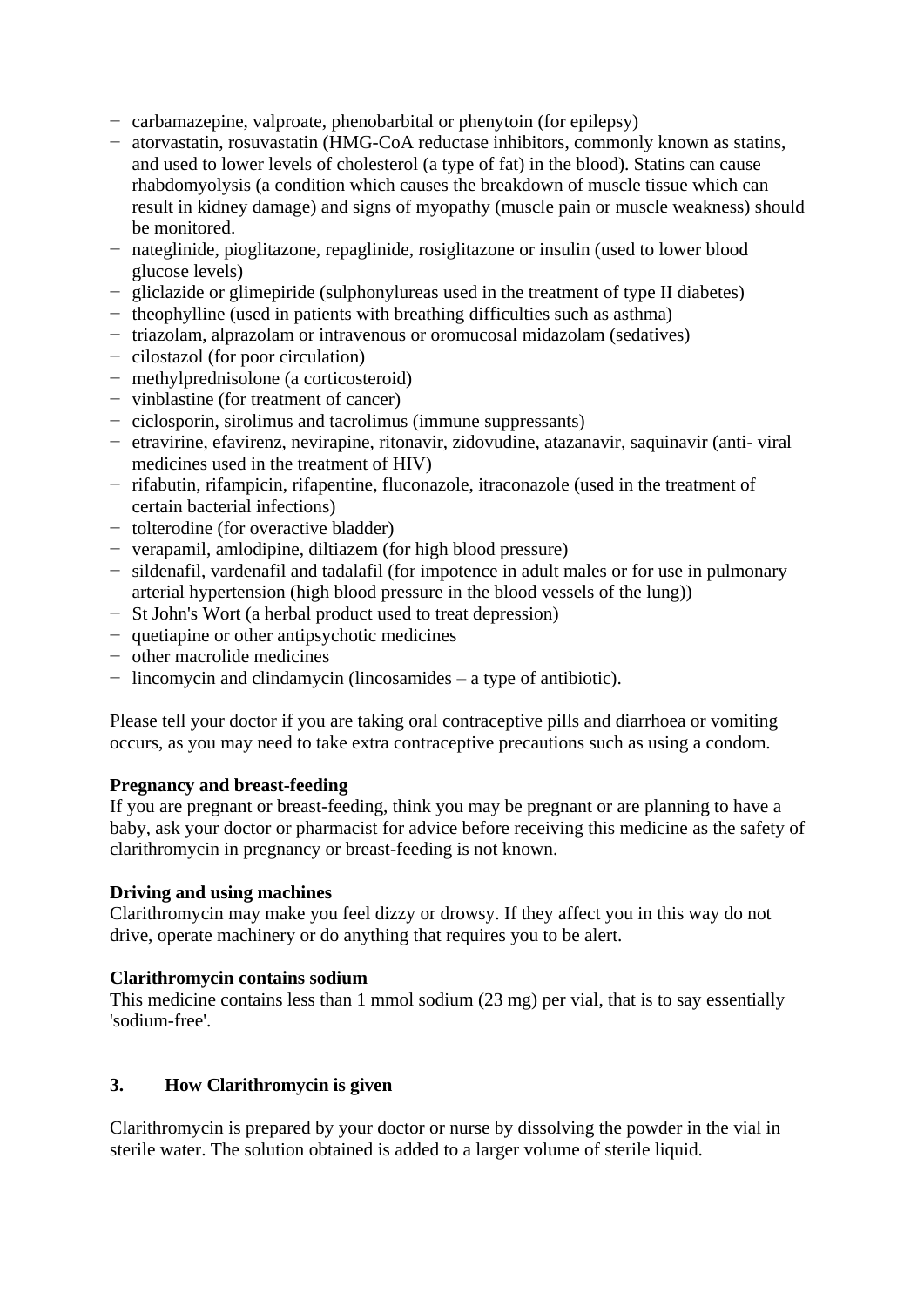Clarithromycin is given to you slowly through a needle, into your vein over a period of at least an hour.

The recommended dose of Clarithromycin for adults and children over 12 years is 1.0 g per day, split into two doses, for 2 to 5 days. The total time of treatment with clarithromycin should not exceed 14 days. Your doctor will work out the correct dose for you.

### **Use in children**

Children under 12 years should not be given Clarithromycin. Your doctor will prescribe another suitable medicine for your child.

If a child accidentally swallows some of this medicine, seek medical advice urgently.

### **Patients with renal impairment**

The dosage of Clarithromycin should be reduced to half of the normal recommended.

### **If you are given more Clarithromycin than you should**

As Clarithromycin is given to you by a doctor, an overdose is unlikely but symptoms may include vomiting and stomach pains.

# **4. Possible side effects**

Like all medicines, this medicine can cause side effects, although not everybody gets them.

If you suffer from any of the following at any time during your treatment **tell your doctor immediately** as your treatment may need to be stopped:

- − severe or prolonged diarrhoea, which may have blood or mucus in it. Diarrhoea may occur over two months after treatment with clarithromycin, in which case you should still contact your doctor.
- − a rash, difficulty breathing, fainting or swelling of the face, tongue, lips, eyes and throat. This is a sign that you may have developed an allergic reaction.
- − yellowing of the skin (jaundice), skin irritation, pale stools, dark urine, tender abdomen or loss of appetite. These may be signs that your liver may have inflammation and not be working properly.
- − severe skin reactions such as blistering of the skin, mouth, lips, eyes and genitals (symptoms of a rare allergic reaction called Stevens-Johnson syndrome/toxic epidermal necrolysis).
- − a red, scaly rash with bumps under the skin and blisters (symptoms of exanthematous pustulosis). The frequency of this side effect is not known (cannot be estimated from the available data).
- − rare allergic skin reactions which cause severe illness with ulceration of the mouth, lips and skin which causes severe illness with rash, fever and inflammation of internal organs (DRESS).
- − muscle pain or weakness known as rhabdomyolysis (a condition which causes the breakdown of muscle tissue which can result in kidney damage).

**Common side effects** (may affect up to 1 in 10 people) include:

- − inflammation, tenderness or pain at the site of the injection
- − difficulty sleeping
- − changes in sense of taste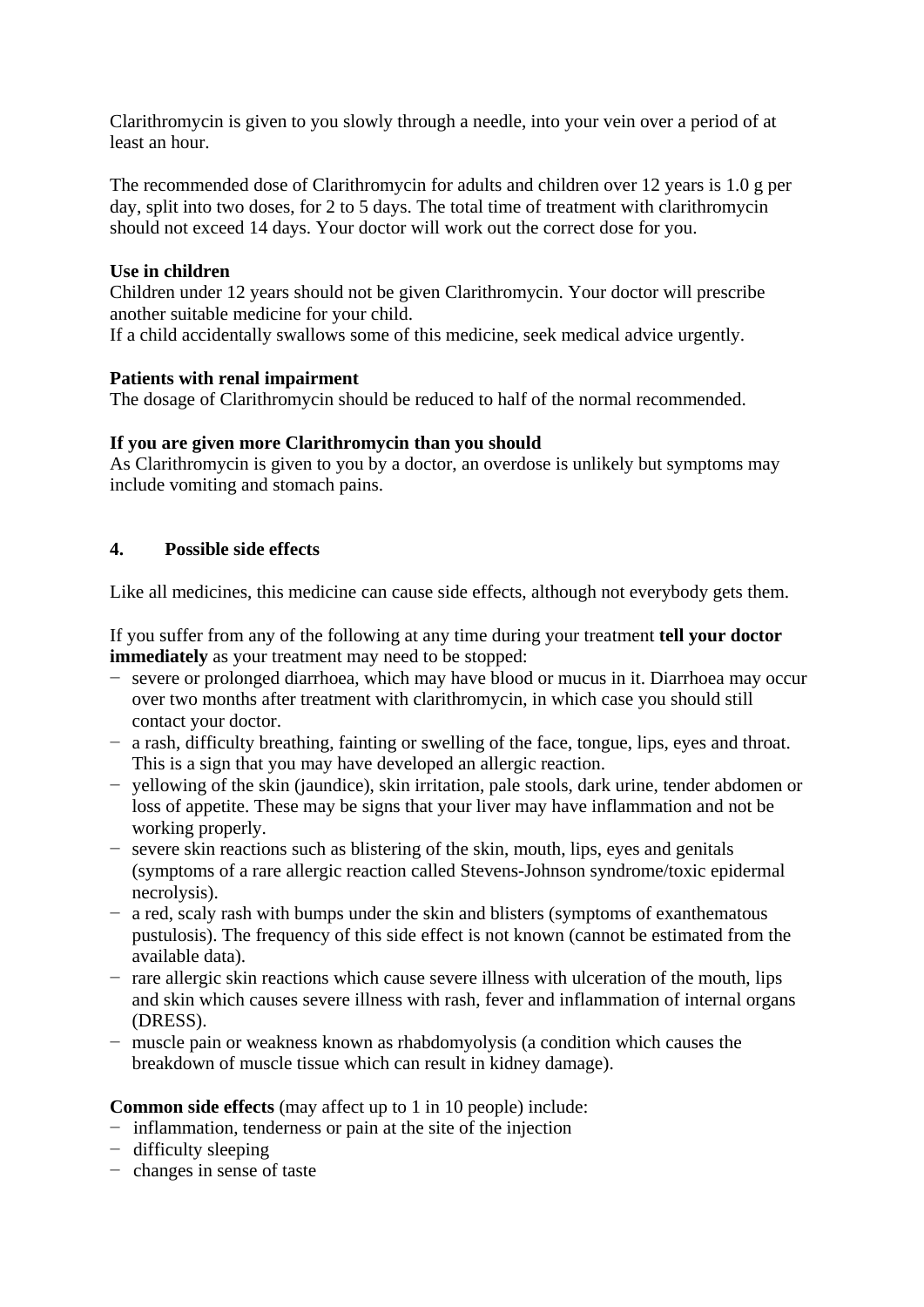- − headache
- − widening of blood vessels
- − stomach problems such as feeling sick, vomiting, stomach pain, indigestion, diarrhoea
- abnormal liver function blood tests
- − increased sweating

### **Uncommon side effects** (may affect up to 1 in 100 people) include:

- − high temperature
- − swelling, redness or itchiness of the skin
- − oral or vaginal 'thrush' (a fungal infection)
- − inflammation of the stomach and intestines
- − decrease of the levels of blood platelets (blood platelets help stop bleeding)
- − decrease in white blood cells (leukopenia)
- − decrease in neutrophils (neutropenia)
- allergic reaction
- − stiffness
- − chills
- − increase of eosinophils (white blood cells involved in immunity)
- − exaggerated immune response to a foreign agent
- − lack or loss of appetite
- − anxiety, nervousness
- − drowsiness, tiredness, dizziness or shaking
- − involuntary muscle movements
- − vertigo
- − ringing in the ears or hearing loss
- − chest pain or changes in heart rhythm such as palpitations or an irregular heartbeat
- − asthma: lung disease associated with tightening of air passages, making breathing difficult
- − nose bleed
- − blood clot that causes sudden blockage in a lung artery (pulmonary embolism)
- − inflammation of the lining of the gullet (oesophagus) and lining of the stomach
- − anal pain
- − bloating, constipation, wind, burping
- − dry mouth
- − situation where the bile (fluid made by the liver and stored in the gallbladder) cannot flow from the gallbladder to the duodenum (cholestasis)
- − inflammation of the skin characterized by the presence of the bullae which are filled with fluid, itchy and painful rash
- − muscle spasms, muscle pain or loss of muscle tissue. If you suffer from myasthenia gravis (a condition in which the muscles become weak and tire easily), clarithromycin may worsen these symptoms.
- − raised abnormal kidney and liver function blood test and raised blood tests
- − feeling weak, tired and having no energy

#### **Not known side effects** (frequency cannot be estimated from the available data):

- − inflammation of the colon
- − bacterial infection of the outer layers of the skin
- swelling of the skin around the face and the throat. This may cause difficulty in breathing (angioedema)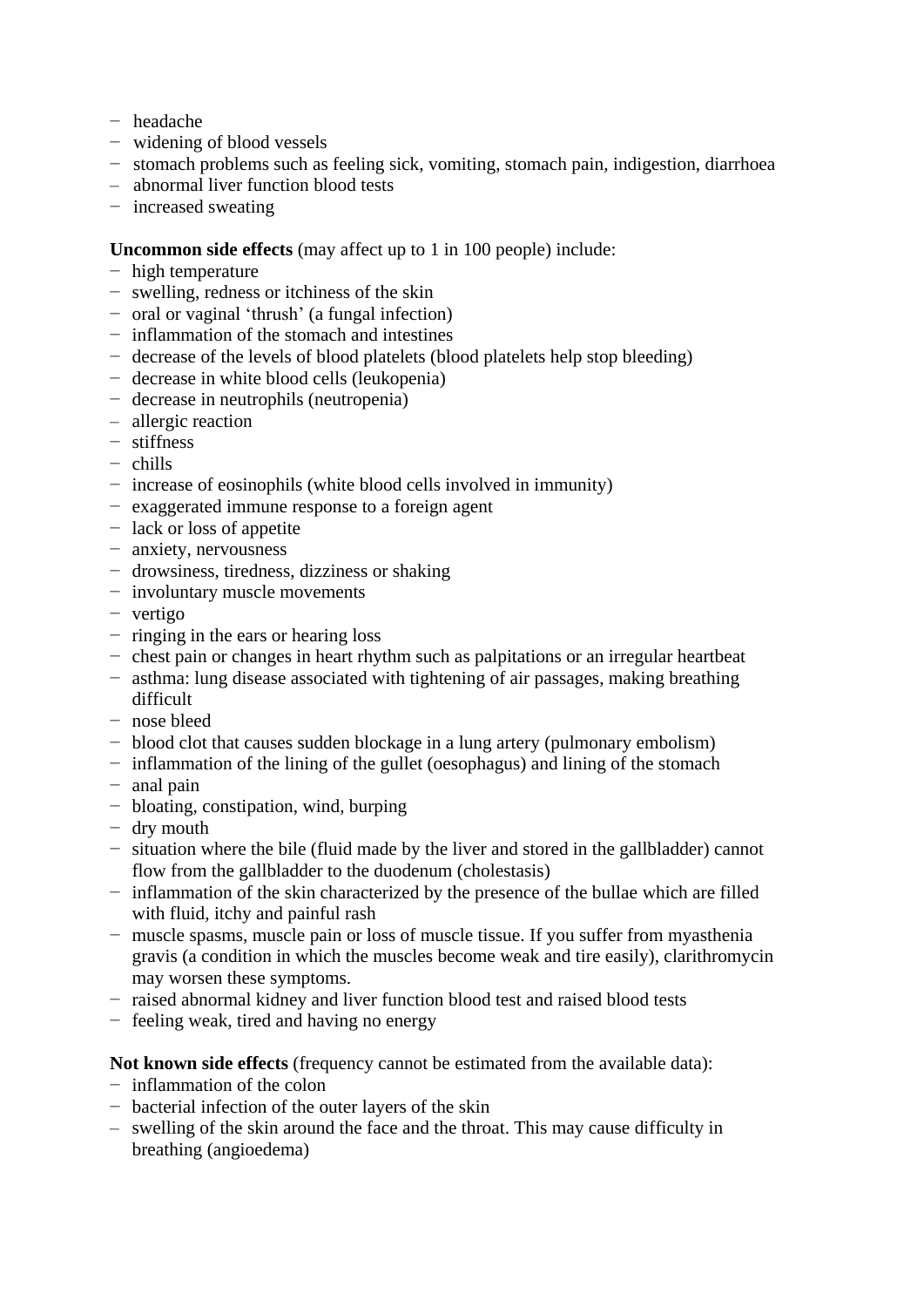- − reduction in the level of certain blood cells (which can make infections more likely or increase the risk of bruising or bleeding)
- − confusion, loss of bearings, hallucinations (seeing things), change in sense of reality or panicking, depression, abnormal dreams or nightmares and mania (feeling of elation or over-excitement)
- − convulsion (fits)
- − paraesthesia, more commonly known as 'pins and needles'
- deafness
- − loss of taste or smell or inability to smell properly
- − type of heart rhythm disorder (Torsade de pointes, ventricular tachycardia, ventricular fibrillation)
- − loss of blood (haemorrhage)
- − inflammation of the pancreas
- − discolouration of the tongue or teeth
- liver failure, jaundice (yellowing of the skin)
- rare allergic skin reactions such as AGEP (which causes a red, scaly rash with bumps under the skin and blisters), Stevens-Johnson syndrome or toxic epidermal necrolysis (which cause severe illness with ulceration of the mouth, lips and skin), DRESS (which causes severe illness with rash, fever and inflammation of internal organs)
- − acne
- muscle disease (myopathy), breakdown of muscle tissue (rhabdomyolysis)
- − change in the levels of products produced by the kidney, inflammation of the kidney or an inability of the kidney to function properly (you may notice tiredness, swelling or puffiness in the face, abdomen, thighs or ankles or problems with urination)

## **Reporting of side effects**

If you get any side effects, talk to your doctor or pharmacist or nurse. This includes any possible side effects not listed in this leaflet. You can also report side effects directly via HPRA Pharmacovigilance, Website: www.hpra.ie. By reporting side effects you can help provide more information on the safety of this medicine.

# **5. How to store Clarithromycin**

Keep this medicine out of the sight and reach of children.

Do not use this medicine after the expiry date which is stated on the label or carton after EXP. The expiry date refers to the last day of that month.

This medicinal product does not require any special storage conditions.

Do not throw away any medicines via wastewater or household waste. Ask your pharmacist how to throw away medicines you no longer use. These measures will help to protect the environment.

# **6. Contents of the pack and other information**

# **What Clarithromycin contains**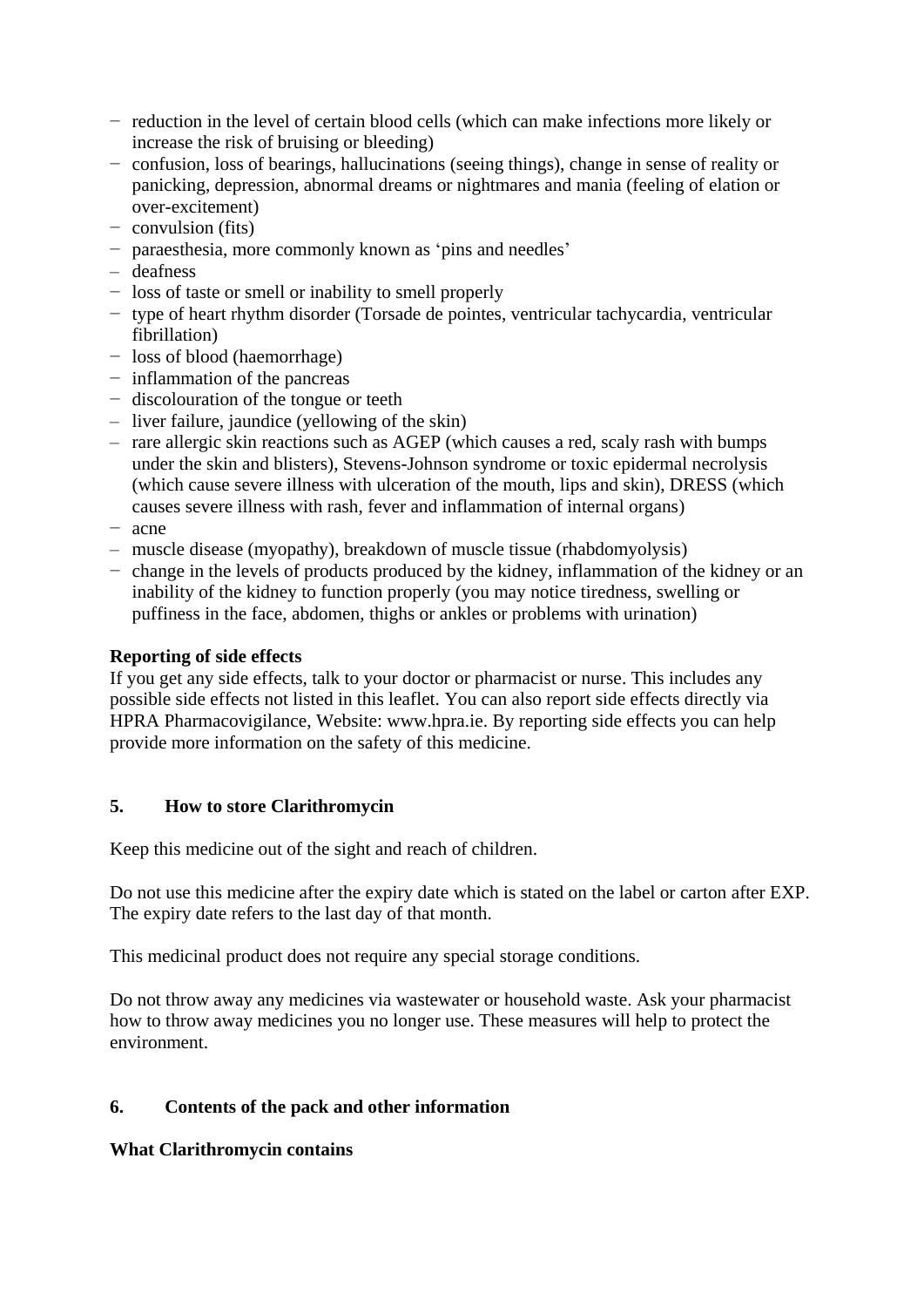- The active substance is clarithromycin. Each vial contains 500 mg clarithromycin as clarithromycin lactobionate.
- The other excipient is sodium hydroxide (pH adjuster).

## **What Clarithromycin looks like and contents of the pack**

Clarithromycin is white to off white cake or powder supplied in 15 ml glass vial (small bottle), sealed with rubber stopper and aluminium cap with plastic flip-off seal.

The following pack sizes are available for Clarithromycin: 1, 5 or 10 vial(s) containing 500 mg of clarithromycin. Not all pack sizes may be marketed.

### **Marketing Authorisation Holder**

hameln pharma gmbh, Inselstraße 1, 317 87 Hameln, Germany

### **Manufacturer**

ANFARM HELLAS S.A., 61<sup>st</sup> km NAT.RD. Athens-Lamia, Schimatari Viotias 32009, **Greece** 

hameln rds s.r.o., Horná 36, 900 01 Modra, Slovakia

# **This medicinal product is authorised in the Member States of the EEA under the following names:**

| Austria        | Clarithromycin-hameln 500 mg                                           |
|----------------|------------------------------------------------------------------------|
|                | Pulver für ein Konzentrat zur Herstellung einer Infusionslösung        |
| Czech Republic | Clarithromycin Hameln                                                  |
| Denmark        | Clarithromycin Hameln                                                  |
|                | Pulver til koncentrat til infusionsvæske, opløsning                    |
| Germany        | Clarithromycin-hameln 500 mg                                           |
|                | Pulver für ein Konzentrat zur Herstellung einer Infusionslösung        |
| Hungary        | Clarithromycin Hameln 500 mg                                           |
|                | por oldatos infúzióhoz való koncentrátumhoz                            |
| Ireland        | Clarithromycin 500 mg powder for concentrate for solution for infusion |
| Poland         | Clarithromycin Hameln                                                  |
| Slovakia       | Clarithromycin Hameln 500 mg prášok na koncentrát na infúzny roztok    |

# **This medicinal product is authorised in the United Kingdom (Northern Ireland) under the following name:**

United Kingdom Clarithromycin 500 mg powder for concentrate for solution for infusion (Northern Ireland)

**This leaflet was last revised in April 2021.**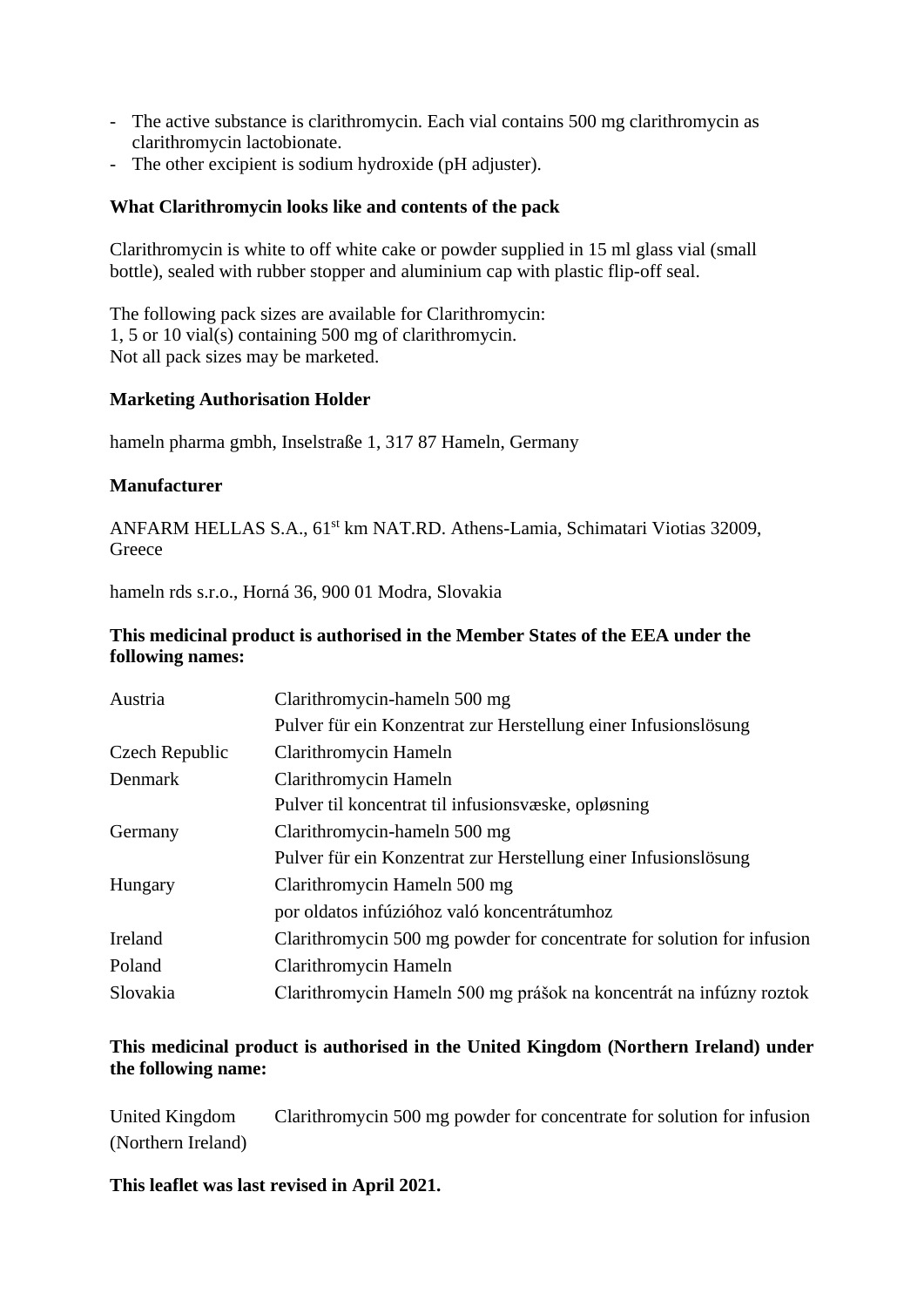-------------------------------------------------------------------------------------------------------------- The following information is intended for healthcare professionals only:

# **Clarithromycin 500 mg powder for concentrate for solution for infusion**

# *Please refer to the Summary of Product Characteristics for full prescribing and other information.*

For single use only.

Prepare all solutions using aseptic techniques.

### **Instruction of how to reconstitute and dilute Clarithromycin**

Step 1 - Reconstitution

Add 10 ml sterilised water for injections into the vial and shake until the vial contents have dissolved. A solution with a concentration of 50 mg/ml is obtained. The reconstitution time is not more than 7 minutes and the solution is clear to slightly opalescent, colourless to slightly yellow. Use only water for injections, as other diluents may cause precipitation during reconstitution. Do not use diluents containing preservatives or inorganic salts. Use within 24 hours (at 25°C) or within 48 hours if stored at 2-8°C.

### Step 2 - Dilution

Add the reconstituted solution from Step 1 to 250 ml of a suitable intravenous diluent prior to infusion (see below). This provides a 2 mg/ml final solution for infusion. The solution after dilution is clear to slightly opalescent, colourless to slightly yellow. Use within 6 hours (at 25°C) or within 48 hours if stored at 2-8°C.

IMPORTANT: BOTH DILUENT STEPS (1 and 2) SHOULD BE COMPLETED BEFORE USE.

# **Recommended diluents for step 2**

0.9% sodium chloride, 5% dextrose, 5% dextrose in 0.3% sodium chloride, 5% dextrose in 0.45% sodium chloride, 5% dextrose in Ringer's lactate solution and Ringer's lactate solution.

# **Method of administration**

Clarithromycin should not be given as a bolus or an intramuscular injection. Clarithromycin should be administered into one of the larger proximal veins as an IV infusion over 60 minutes, using a solution concentration of about 2 mg/ml.

# **Do not use**

Solution strengths greater than 2 mg/ml (0.2%). Rapid infusion rates  $(< 60$  minutes). Failure to observe these precautions may result in pain along the vein.

# **Storage reconstituted and diluted solution:**

Chemical and physical in-use stability has been demonstrated for 24 hours at 25°C / 48 hours at 2-8°C for the reconstituted solution.